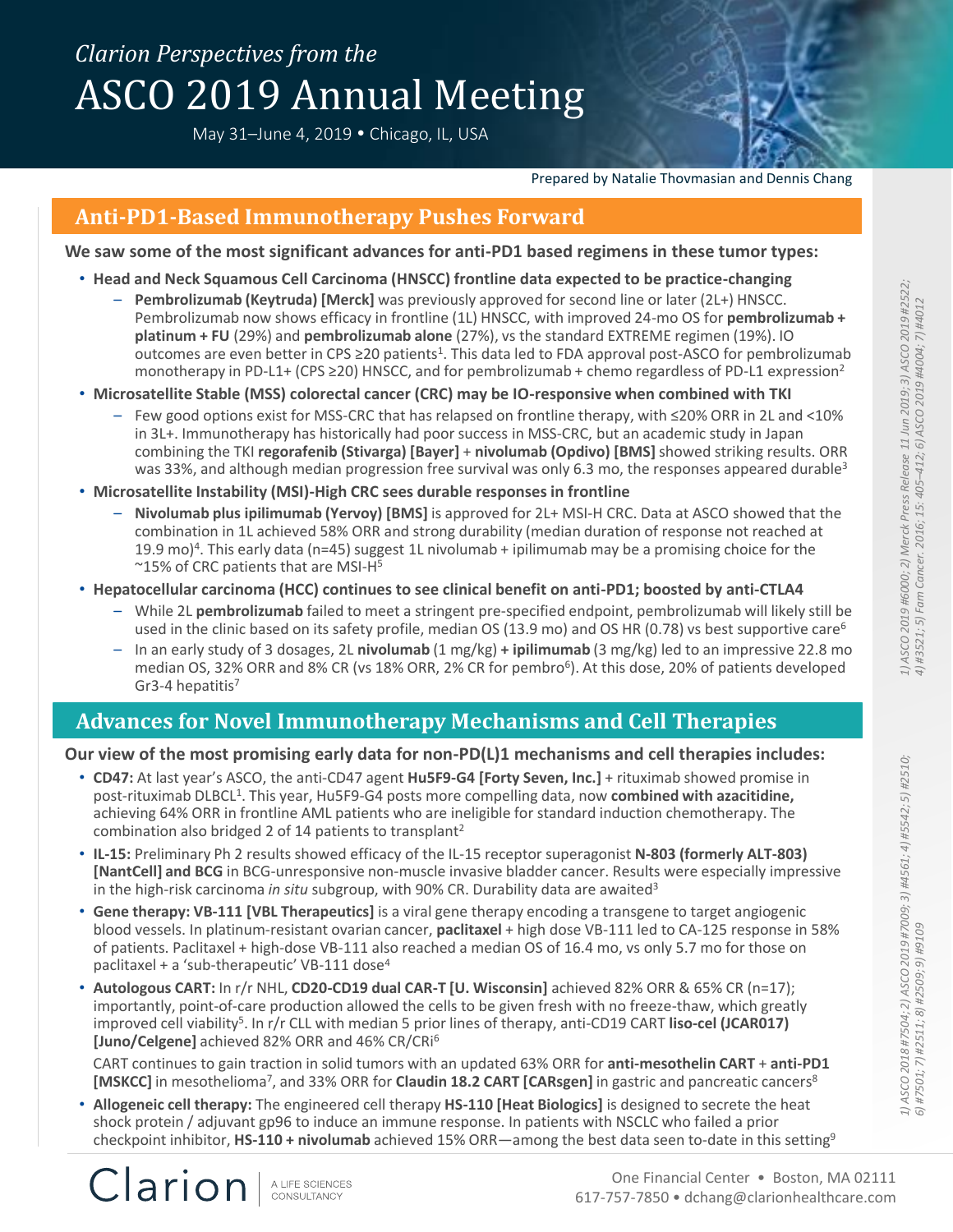# *Clarion Perspectives from the* ASCO 2019 Annual Meeting

May 31-June 4, 2019 • Chicago, IL, USA

### **Targeted Therapy Makes Major Strides**

#### **We saw targeted therapy make major strides, with new data for agents targeting key pathways:**

#### **PARP inhibitors go broad – beyond BRCA1 or BRCA2 mutant ovarian cancer**<sup>1</sup>

- *BRCA* **wild-type ovarian cancer:** In the platinum-resistant setting, **olaparib (Lynparza) [AstraZeneca]** produced an ORR of 13% (n=53), more than double that of the chemo comparator arm<sup>2</sup>
- *BRCA* **wild-type breast cancer:** In HER2-negative disease with non-*BRCA* homologous recombination pathway mutations (*PALB2, CHEK2,* etc.), **talazoparib (Talzenna) [Pfizer]** produced an ORR of 31% (n=13)<sup>3</sup>
- **Prostate cancer** with DNA damage repair mutations (*BRCA1/2, PALB2, ATM, CDK12,* and others): **Olaparib** produced a RECIST/PSA ORR of 35% (n=92) overall, 80% (n=30) in the *BRCA1/2* mutant cohort<sup>4</sup>
- **Pancreatic cancer** with germline BRCA mutation (4–7% of pancreatic cancers): **Olaparib** as maintenance therapy after first-line platinum chemotherapy almost doubled the mPFS vs placebo, 7.4 vs 3.8 mo<sup>5</sup>. **Veliparib (ABT-888) [AbbVie]** added to FOLFOX or FOLFIRI also shows promising efficacy signals<sup>6,7</sup>

#### **Drugging KRAS at last?**

- **AMG 510 [Amgen]** inhibits G12C mutant *KRAS* through elegant chemistry acting on the aberrant cysteine. In a Ph 1 study, AMG510 monotherapy showed an impressive 50% ORR (n=10) in NSCLC. At least a couple of these patients had progressed after prior treatment with anti-PD1 therapy. No responses were seen in CRC (n=19)<sup>8</sup>
- Competitor **MRTX849 [Mirati]** is also in a Ph 1/2 trial of *KRAS* G12C-mutant solid tumors<sup>9</sup>

#### **Refinement & innovation of targeted therapy for breast cancer**

- **CDK4/6 inhibitors** for HR+ breast cancers: **Ribociclib (Kisqali) [Novartis]** + endocrine therapy has updated survival data for premenopausal women: 42-mo OS is 70% vs 46% for endocrine tx alone<sup>10</sup>. Palbociclib (Ibrance) **[Pfizer]** + exemestane + leuprolide shows early efficacy in premenopausal patients<sup>11</sup>
- **PI3K pathway inhibitors** for HR+ breast cancers: PI3Kα inhibitor **alpelisib (Piqray) [Novartis]** + fulvestrant, approved for 2L treatment of HR+ breast cancer harboring *PIK3CA* mutations, shows patient-reported QoL was maintained, similar to fulvestrant alone<sup>12</sup>. AKT inhibitor **capivasertib (AZD5363) [AstraZeneca]** doubled mPFS vs fulvestrant alone (10.3 vs 4.8 mo) and extended mOS (26 vs 20 mo) in a Ph 2 trial, without the need for biomarker selection, but with some toxicity:  $1/3$  of patients required dose reduction<sup>13</sup>
- **HER2 inhibitors:** Biosimilar **trastuzumab-dkst (Ogivri) [Mylan]** showed long-term survival is equivalent to **trastuzumab (Herceptin) [Roche]**<sup>14</sup>. A next-gen anti-HER2, **margetuximab [Macrogenics]** was superior to trastuzumab, but only modestly: mPFS was 5.8 vs 4.9 mo for each agent, respectively, in combination with chemo<sup>15</sup> . **Neratinib (Nerlynx) [Puma]** was superior to **lapatinib (Tykerb) [Novartis]** in combination with capecitabine in 3L+ (mPFS 8.8 vs 6.6 mo)<sup>16</sup>. Pyrotinib [Hengrui] is another emerging small-molecule <sup>17</sup>, and antibody-drug conjugate (ADC) **trastuzumab deruxtecan (DS-8201) [AZ/Daiichi]** is in a Ph 3 trial<sup>18</sup>

#### **Novel mechanisms continue to emerge**

Clarion

- **Targeting oncogenic fusions: Entrectinib [Roche]** has activity against pediatric tumors with NTRK, ALK, or ROS1 fusions as well as ALK mutations<sup>19</sup>. **LOXO-292 [Loxo]** has efficacy in RET-fusion pediatric cancers<sup>20</sup> while competitor **BLU-667 [Blueprint]** has efficacy data for RET-fusion lung and thyroid cancers<sup>21, 22</sup>. Repotrectinib **(TPX-0005) [Turning Point]** has excellent efficacy in ROS1-fusion NSCLC, but a death on study raises concerns<sup>23</sup>
- **Targeting tyrosine kinases:** The EGFR × cMET bispecific **JNJ-61186372 [Janssen]** had 28% ORR in EGFR-mutant NSCLC resistant to prior TKIs<sup>24</sup>. The HER3 inhibitor **CDX-3379 [Celldex]** + anti-EGFR **cetuximab (Erbitux) [Eli Lilly]** produced a CR in cetuximab- and anti-PD1-resistant HNSCC<sup>25</sup>. FGFR inhibitors in development, including **infigratinib [QED]** and **vofatamab [Rainier],** may address FGFR3-mutant urothelial cancers<sup>26, 27</sup>, though cancers of the urothelial tract may be more susceptible than the bladder<sup>28</sup>
- **Other targets: Enfortumab vedotin [Astellas/Seattle Genetics]**, an ADC targeting Nectin-4, has ORR 44% and mOS 11.7 mo. for 2L+ bladder cancer<sup>29</sup>. Nuclear export inhibitor **selinexor [Karyopharm]** has early single-agent activity for glioblastoma—ORR 10% at the highest dose—which supports further study<sup>30</sup>